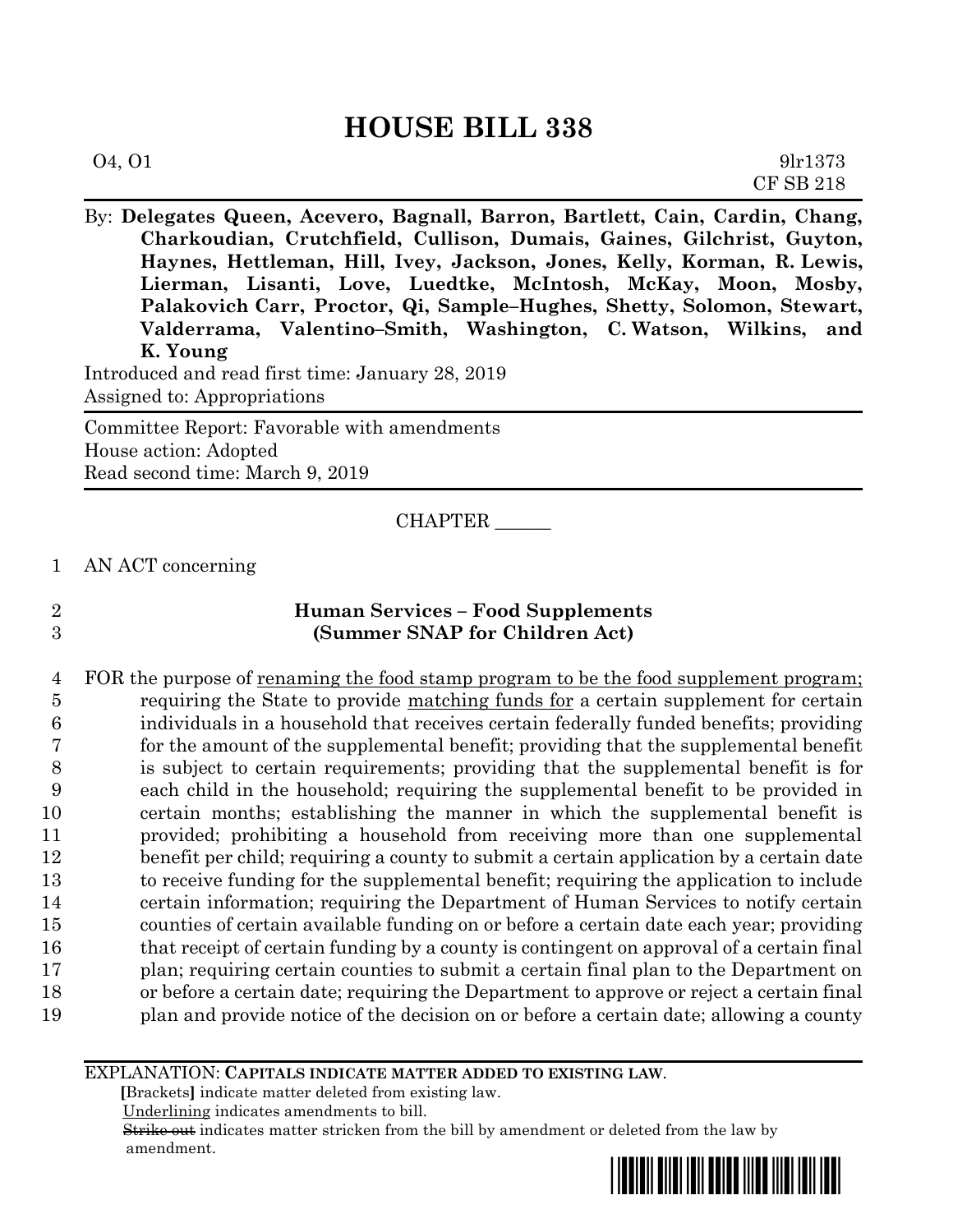#### **HOUSE BILL 338**

 with a rejected final plan to submit a revised final plan for approval; requiring the Department to certify available funding for an approved final plan; specifying the required State and local shares of funding for a county with an approved final plan; specifying the manner in which available State funding for the supplemental benefit is apportioned among counties with approved final plans; requiring the Governor to appropriate certain amounts of funding for the supplemental benefits in certain fiscal years; authorizing a county to provide certain additional funding; prohibiting certain required funding from being affected by certain additional funding; requiring the Governor to appropriate a certain amount of funding for the supplemental benefits in certain fiscal years; if certain federal funding is available, requiring the Department of Human Services, in consultation with the State Department of Education, to apply for a certain federal grant to implement a Summer Electronic Benefit Transfer for Children demonstration project; requiring the Department to 14 report to certain committees of the General Assembly on or before a certain date annually; providing for the termination of certain provisions of this Act; defining a 16 certain term; and generally relating to the food stamp supplement program.

- 17 BY repealing and reenacting, without with amendments,
- Article Human Services
- Section 5–501
- Annotated Code of Maryland
- (2007 Volume and 2018 Supplement)
- BY adding to
- Article Human Services
- Section 5–501.1
- Annotated Code of Maryland
- (2007 Volume and 2018 Supplement)
- SECTION 1. BE IT ENACTED BY THE GENERAL ASSEMBLY OF MARYLAND, That the Laws of Maryland read as follows:
- **Article – Human Services** 5–501. (a) The Department may implement a food stamp **SUPPLEMENT** program in accordance with the federal Food Stamp Act **SUPPLEMENTAL NUTRITION ASSISTANCE PROGRAM**. (b) The State shall bear the nonfederal portion of the administrative costs of the food stamp **SUPPLEMENT** program for each county. (c) Each local department shall administer the food stamp **SUPPLEMENT** program:
	- (1) under the supervision and control of the Department; and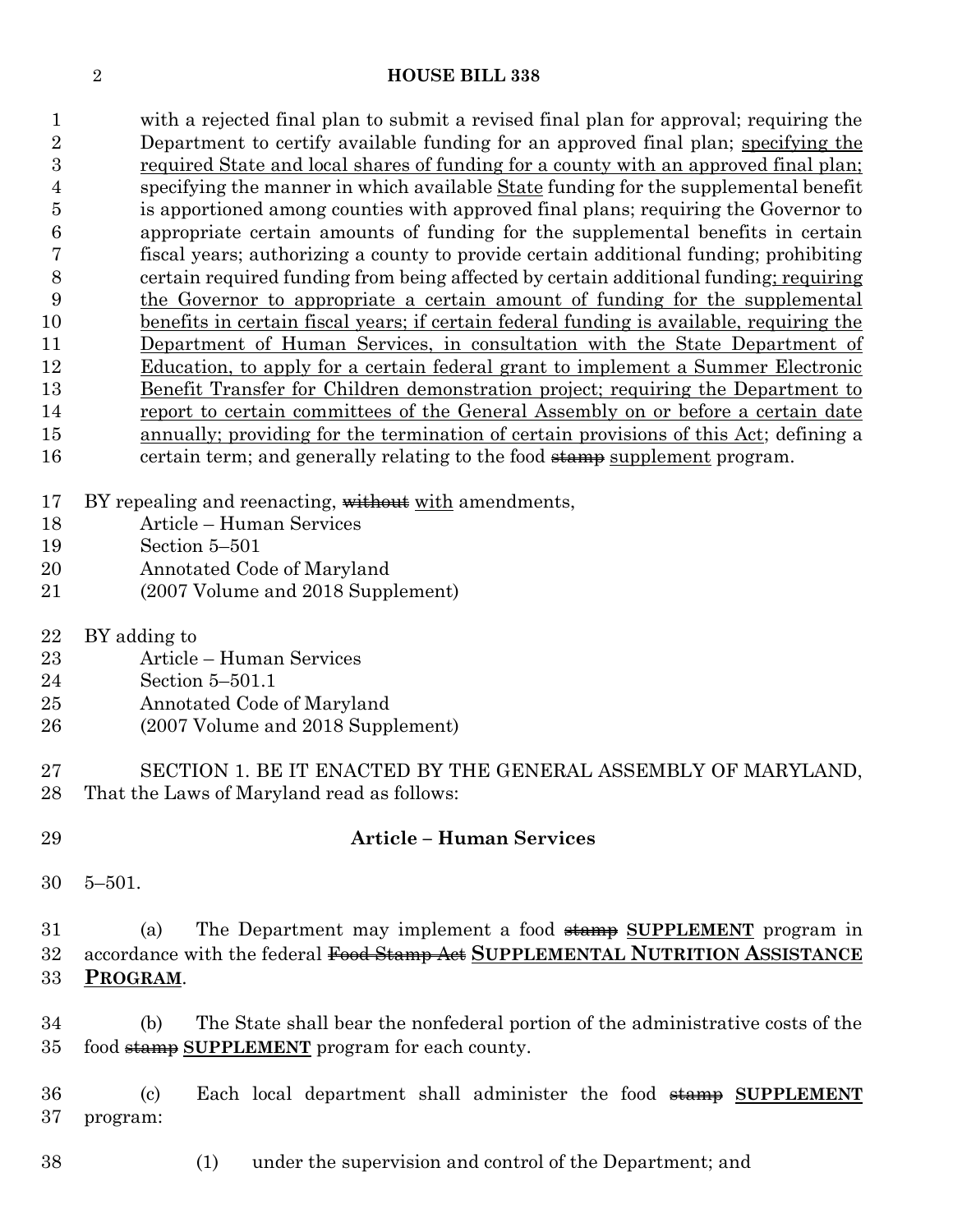(d) If a household includes an individual who is at least 62 years old and receives 3 a federally funded benefit in an amount less than \$30 per month under the food  $\frac{1}{2}$  **SUPPLEMENT** program, the State shall provide a supplement to increase the total benefit to \$30 per month.

(2) in accordance with the regulations of the Department and federal law.

**5–501.1.**

 **(A) IN THIS SECTION, "CHILD" MEANS AN INDIVIDUAL WHO IS UNDER THE AGE OF 19 YEARS AT ANY TIME DURING A CALENDAR YEAR.**

 **(B) (1) SUBJECT TO SUBSECTIONS (E) AND (F) OF THIS SECTION, IF A HOUSEHOLD INCLUDES AN INDIVIDUAL WHO RECEIVES A FEDERALLY FUNDED BENEFIT UNDER THE FOOD STAMP SUPPLEMENT PROGRAM, THE STATE SHALL PROVIDE MATCHING FUNDS TO A COUNTY TO SUPPLEMENT BENEFITS RECEIVED UNDER § 5–501 OF THIS SUBTITLE FOR EACH CHILD IN THE HOUSEHOLD IN THE AMOUNT OF:.**

 **(2) FOR EACH CHILD IN THE HOUSEHOLD, THE COMBINED STATE AND COUNTY SUPPLEMENT UNDER PARAGRAPH (1) OF THIS SUBSECTION SHALL EQUAL AT LEAST:**

 **(1) (I) \$30 PER MONTH IN THE MONTHS OF JUNE, JULY, AND AUGUST; AND**

**(2) (II) \$10 IN THE MONTH OF DECEMBER.**

 **(C) (1) A SUPPLEMENT PROVIDED UNDER SUBSECTION (B) OF THIS SECTION SHALL BE ADDED TO THE HOUSEHOLD FOOD STAMP SUPPLEMENT PROGRAM BENEFIT ACCOUNT 15 DAYS AFTER THE FEDERALLY FUNDED BENEFIT IS ADDED TO THE ACCOUNT IN JUNE, JULY, AND AUGUST.**

 **(2) A SUPPLEMENT PROVIDED UNDER SUBSECTION (B) OF THIS SECTION SHALL BE ADDED TO THE HOUSEHOLD FOOD STAMP SUPPLEMENT PROGRAM BENEFIT ACCOUNT 7 DAYS AFTER THE FEDERALLY FUNDED BENEFIT IS ADDED TO THE ACCOUNT IN DECEMBER.**

 **(D) A HOUSEHOLD MAY NOT RECEIVE MORE THAN ONE SUPPLEMENT PER CHILD UNDER SUBSECTION (B) OF THIS SECTION.**

 **(E) (1) (I) TO RECEIVE FUNDING IN THE FOLLOWING FISCAL YEAR FOR THE SUPPLEMENTS UNDER SUBSECTION (B) OF THIS SECTION, A COUNTY SHALL SUBMIT AN APPLICATION TO THE DEPARTMENT ON OR BEFORE DECEMBER 1.**

# **HOUSE BILL 338** 3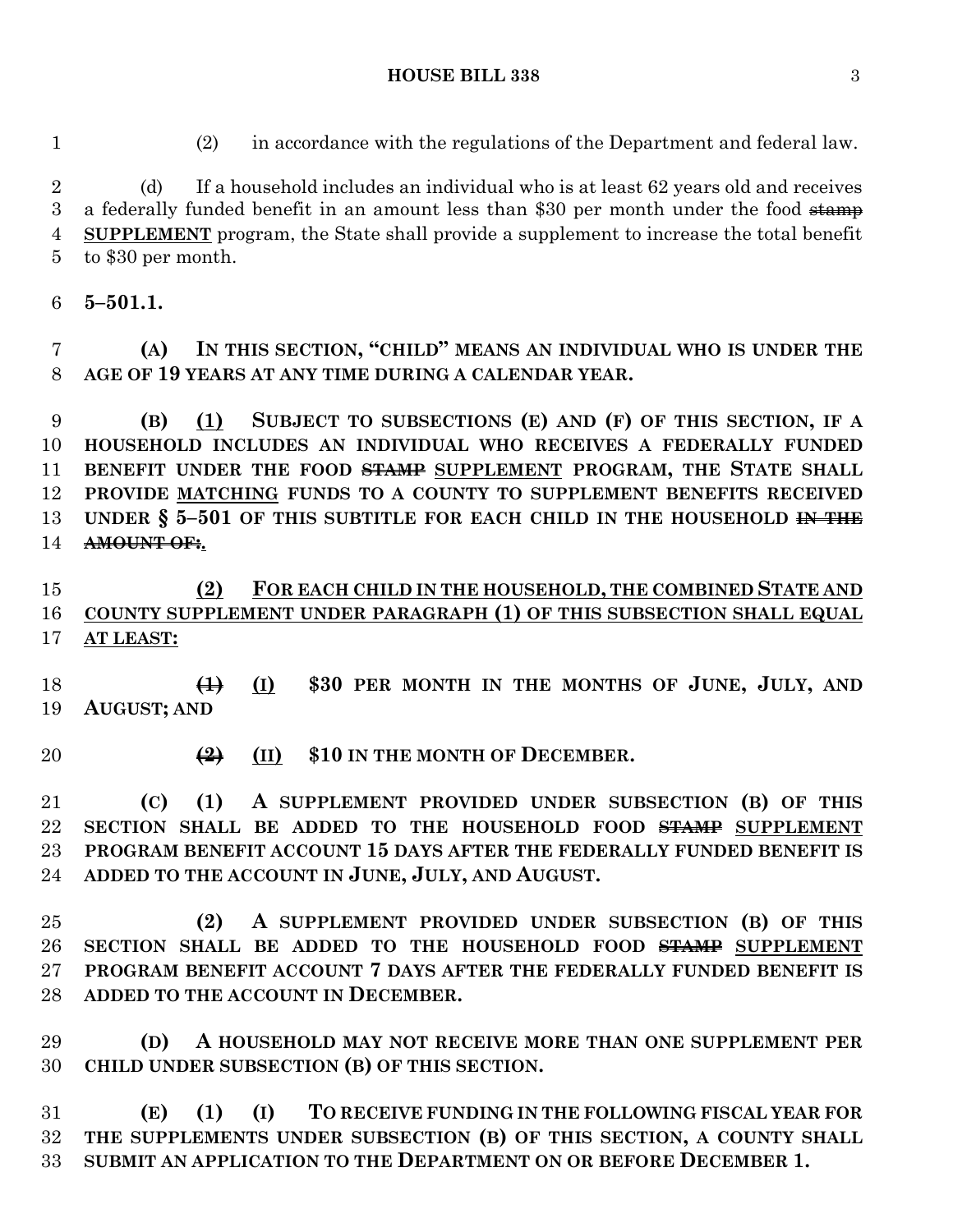**HOUSE BILL 338**

 **(II) THE APPLICATION SHALL INCLUDE THE FOLLOWING INFORMATION: 1. A PROPOSED PLAN TO SUCCESSFULLY IMPLEMENT DISTRIBUTION OF SUPPLEMENTS AWARDED TO THE COUNTY; 2. A PROPOSED PLAN TO MARKET AND COMMUNICATE THE AVAILABILITY OF FOOD STAMP SUPPLEMENT PROGRAM BENEFITS AND SUPPLEMENTS TO ELIGIBLE FAMILIES; 3. THE PROCESS BY WHICH THE COUNTY WILL EVALUATE THE IMPACT OF THE SUPPLEMENTS; 4. FOOD STAMP SUPPLEMENT PROGRAM PARTICIPATION ELIGIBILITY AND ENROLLMENT RATES IN THE COUNTY; AND 5. CERTIFICATION OF THE MAXIMUM AMOUNT OF LOCAL SHARE FUNDS AVAILABLE; AND 6. ANY OTHER RELEVANT INFORMATION REQUIRED BY THE DEPARTMENT. (2) (I) ON OR BEFORE JANUARY 15 EACH YEAR, THE DEPARTMENT SHALL NOTIFY EACH COUNTY THAT SUBMITTED A COMPLETE APPLICATION OF THE AMOUNT OF FUNDING AVAILABLE IN THE NEXT FISCAL YEAR FOR SUPPLEMENTS UNDER SUBSECTION (B) OF THIS SECTION. (II) RECEIPT OF AVAILABLE FUNDING UNDER SUBPARAGRAPH (I) OF THIS PARAGRAPH IS CONTINGENT ON APPROVAL BY THE DEPARTMENT OF A COUNTY'S FINAL PLAN SUBMITTED IN ACCORDANCE WITH PARAGRAPH (3) OF THIS SUBSECTION. (3) ON OR BEFORE MARCH 1 EACH YEAR, A COUNTY THAT IS NOTIFIED OF AVAILABLE FUNDING SHALL SUBMIT A FINAL PLAN TO THE DEPARTMENT THAT INCLUDES: (I) A MARKETING AND COMMUNICATION PLAN TO INFORM ELIGIBLE FAMILIES OF THE FOOD STAMP SUPPLEMENT PROGRAM AND THE SUPPLEMENTS AVAILABLE UNDER THIS SECTION; (II) IF FUNDING IS NOT SUFFICIENT TO PROVIDE A MINIMUM SUPPLEMENT OF \$100 TO ALL CHILDREN IN THE COUNTY RECEIVING FOOD STAMP SUPPLEMENT PROGRAM BENEFITS IN THE FISCAL YEAR, A DESIGNATION OF WHICH**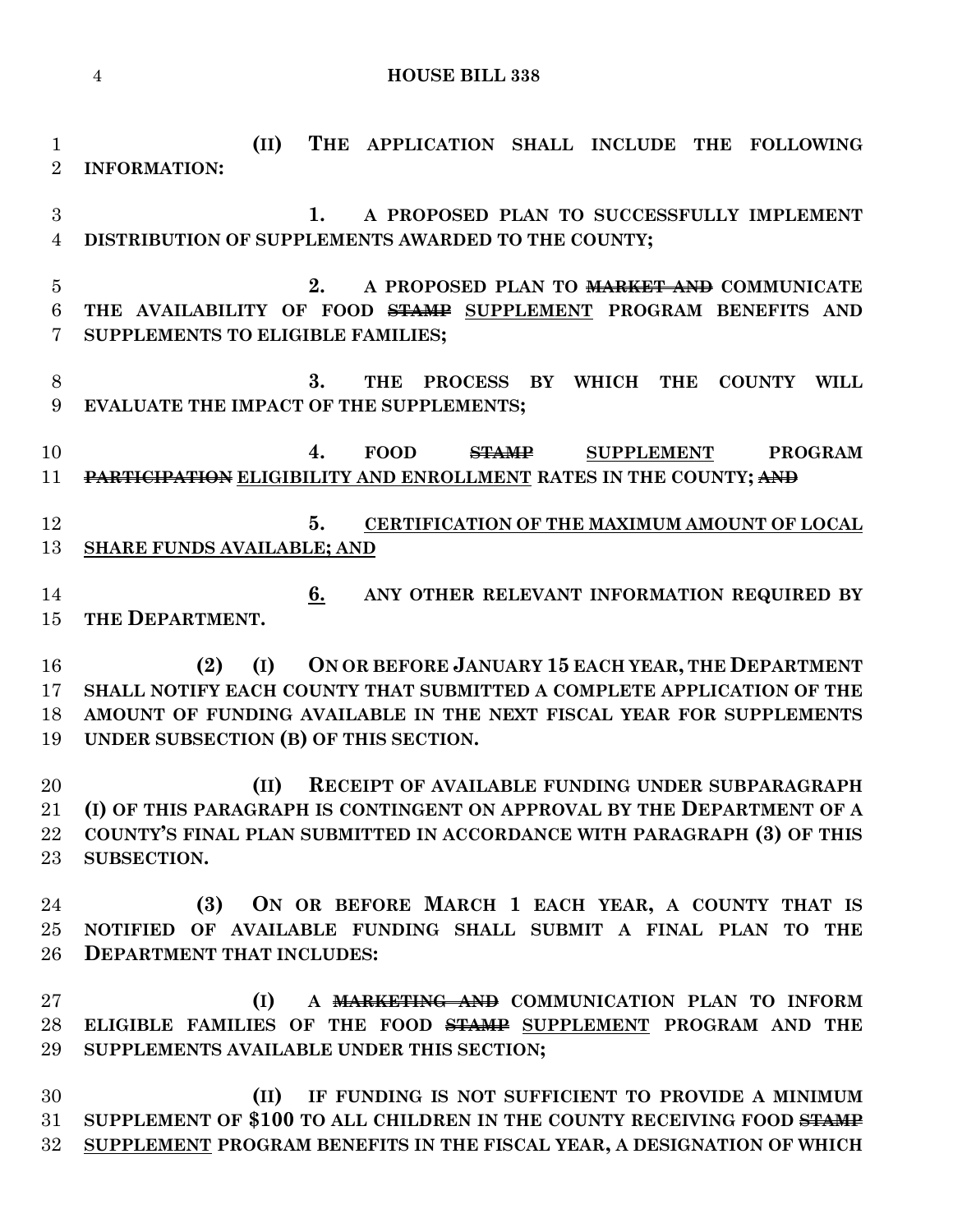**CHILDREN WILL BE ELIGIBLE TO RECEIVE THE SUPPLEMENTS UNDER THIS SECTION; (III) THE CRITERIA USED TO DETERMINE ELIGIBILITY UNDER ITEM (II) OF THIS PARAGRAPH; AND (IV) AN EVALUATION PLAN TO MEASURE: 1. THE IMPACT OF THE SUPPLEMENTS ON RECIPIENTS; 2. FOOD STAMP SUPPLEMENT PROGRAM PARTICIPATION; AND 3. ANY OTHER RELEVANT INFORMATION REQUIRED BY**  10 THE **DEPARTMENT**. **(4) (I) THE DEPARTMENT SHALL REVIEW A FINAL PLAN SUBMITTED UNDER PARAGRAPH (3) OF THIS SUBSECTION AND APPROVE OR REJECT THE FINAL PLAN. (II) THE DEPARTMENT SHALL NOTIFY A COUNTY OF ITS DECISION UNDER SUBPARAGRAPH (I) OF THIS PARAGRAPH ON OR BEFORE MAY 15 APRIL 1. (III) IF THE DEPARTMENT REJECTS A COUNTY'S FINAL PLAN, THE COUNTY MAY SUBMIT A REVISED FINAL PLAN FOR APPROVAL ON OR BEFORE APRIL 15. (IV) IF THE DEPARTMENT APPROVES A COUNTY'S FINAL PLAN, THE DEPARTMENT SHALL CERTIFY THE AMOUNT OF FUNDING THAT WILL BE 22 PROVIDED <del>TO</del>** FOR THE COUNTY IN THE FOLLOWING FISCAL YEAR. **(5) EACH COUNTY WITH AN APPROVED FINAL PLAN SHALL BE AWARDED FUNDING IN ACCORDANCE WITH SUBSECTION (F) OF THIS SECTION. (F) (1) (I) THE GOVERNOR SHALL INCLUDE \$2,000,000 IN THE FISCAL 2021 BUDGET FOR THE SUPPLEMENTS UNDER SUBSECTION (B) OF THIS SECTION. (II) IN FISCAL YEAR 2022 AND EACH FISCAL YEAR THEREAFTER, THE GOVERNOR SHALL INCLUDE AN ADDITIONAL \$500,000 OVER THE PRIOR FISCAL YEAR APPROPRIATION FOR THE SUPPLEMENTS UNDER SUBSECTION (B) OF THIS SECTION THE STATE AND LOCAL SHARES OF FUNDING REQUIRED FOR A COUNTY WITH AN APPROVED FINAL PLAN SHALL BE EQUAL TO THE STATE AND LOCAL SHARE PERCENTAGES ESTABLISHED BY THE STATE AND LOCAL COST–SHARE FORMULA**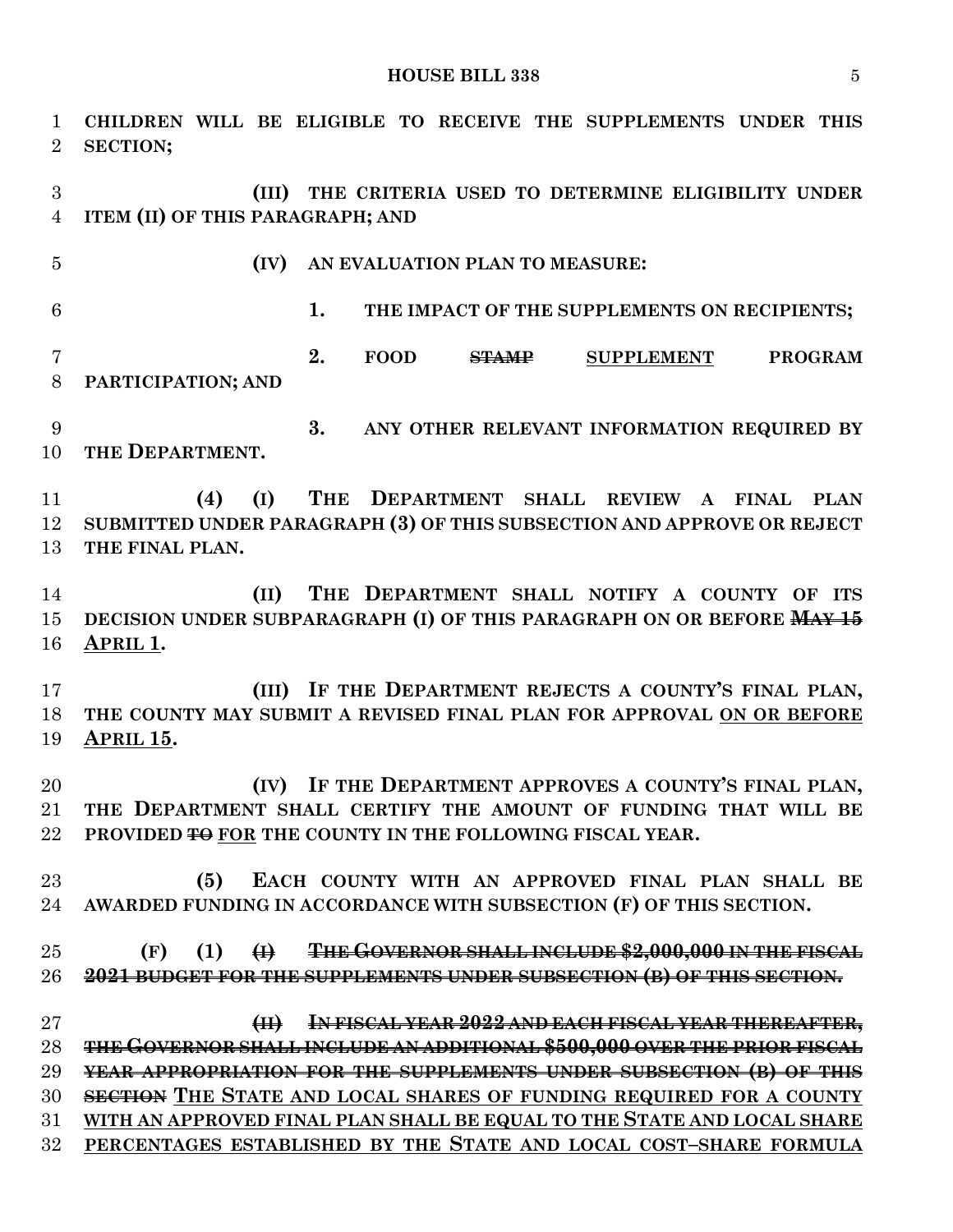**FOR THAT COUNTY REQUIRED UNDER § 5–303(D)(3)(I) OF THE EDUCATION ARTICLE.**

 **(2) IN (I) EXCEPT AS PROVIDED IN SUBPARAGRAPH (II) OF THIS PARAGRAPH, IN EACH FISCAL YEAR, THE DEPARTMENT SHALL PROVIDE THE STATE SHARE OF FUNDS TO FOR EACH COUNTY WITH AN APPROVED FINAL PLAN FOR THE FISCAL YEAR IN AN AMOUNT EQUAL TO THE PRODUCT OF:**

 **1. THE TOTAL AMOUNT OF FUNDS APPROPRIATED UNDER PARAGRAPH (1) OF THIS SUBSECTION MULTIPLIED BY SUBSECTION (G) OF THIS SECTION; AND**

**2. THE NUMBER OF CHILDREN IN HOUSEHOLDS THAT RECEIVE A FEDERAL BENEFIT UNDER THE FOOD STAMP SUPPLEMENT PROGRAM RECIPIENTS IN THE COUNTY WHO ARE ELIGIBLE FOR A BENEFIT UNDER THIS SECTION AND THEN, DIVIDED BY THE TOTAL NUMBER OF CHILDREN IN HOUSEHOLDS THAT RECEIVE A FEDERAL BENEFIT UNDER THE FOOD STAMP SUPPLEMENT PROGRAM RECIPIENTS IN THE STATE WHO ARE ELIGIBLE FOR A BENEFIT UNDER THIS SECTION IN ALL COUNTIES WITH AN APPROVED FINAL PLAN.**

 **(II) THE AMOUNT OF FUNDS PROVIDED TO A COUNTY UNDER SUBPARAGRAPH (I) OF THIS PARAGRAPH MAY NOT BE GREATER THAN THE STATE SHARE AMOUNT THAT CORRESPONDS TO THE MAXIMUM AVAILABLE LOCAL SHARE FUNDS CERTIFIED UNDER SUBSECTION (E)(1)(II)5 OF THIS SECTION.**

 **(3) (I) A COUNTY MAY PROVIDE FUNDING IN ADDITION TO THE FUNDING PROVIDED REQUIRED UNDER PARAGRAPH (2) (1) OF THIS SUBSECTION TO INCREASE THE NUMBER OF SUPPLEMENTS PROVIDED IN THE COUNTY.**

 **(II) FUNDING PROVIDED BY A COUNTY UNDER SUBPARAGRAPH (I) OF THIS PARAGRAPH MAY NOT AFFECT THE AMOUNT OF FUNDING THE DEPARTMENT IS REQUIRED TO PROVIDE UNDER PARAGRAPH (2) OF THIS SUBSECTION.**

 **(G) EACH YEAR, THE GOVERNOR SHALL INCLUDE IN THE ANNUAL BUDGET BILL AN APPROPRIATION OF AT LEAST \$200,000 FOR THE SUPPLEMENTS UNDER SUBSECTION (B) OF THIS SECTION.**

 SECTION 2. AND BE IT FURTHER ENACTED, That this Act shall take effect October 1, 2019.

 SECTION 2. AND BE IT FURTHER ENACTED, That, if federal funding is available, the Department of Human Services, in consultation with the State Department